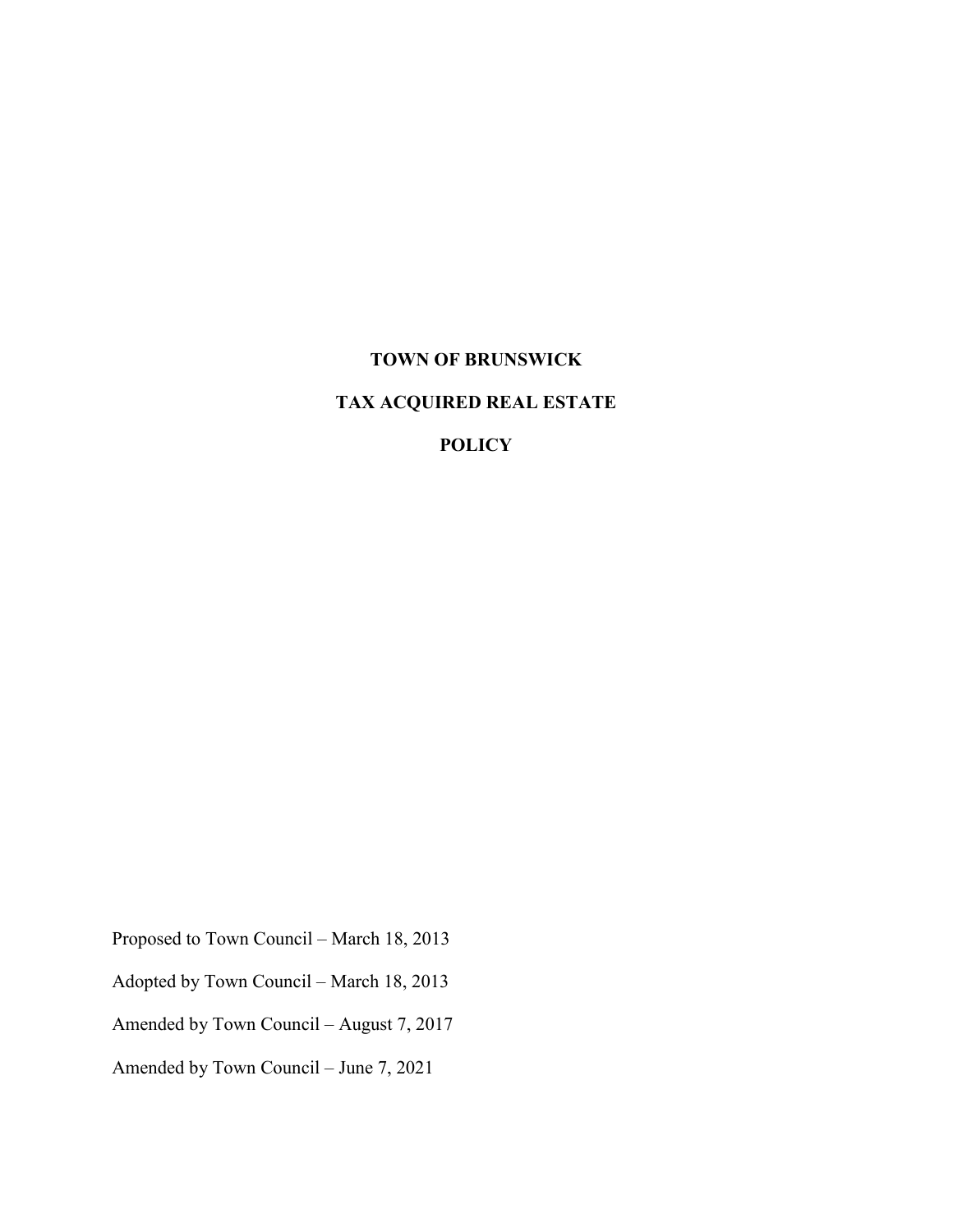## **TOWN OF BRUNSWICK TAX ACQUIRED REAL ESTATE POLICY**

### **TABLE OF CONTENTS**

|            |                                                 | Page           |
|------------|-------------------------------------------------|----------------|
| Article 1  | Purpose                                         | $\mathbf{1}$   |
| Article 2  | Impending Foreclosure and Review of Properties  | 1              |
| Article 3  | Tax Acquired Property - Treasurer Notifications | $\mathbf{1}$   |
| Article 4  | Re-acquisition after Foreclosure                | $\overline{2}$ |
| Article 5  | Management of Tax Acquired Property             | $\overline{2}$ |
| Article 6  | Immediate Disposition of Tax Acquired Property  | 3              |
| Article 7  | Review of Tax Acquired Properties               | 3              |
| Article 8  | Property to be Retained                         | $\overline{4}$ |
| Article 9  | Property to be Sold                             | $\overline{4}$ |
| Article 10 | Auction by Sealed Bid                           | 5              |
| Article 11 | Review and Award of Bids                        | 6              |
| Article 12 | Closing on Sale                                 | 6              |
| Article 13 | <b>Other Conditions</b>                         | 7              |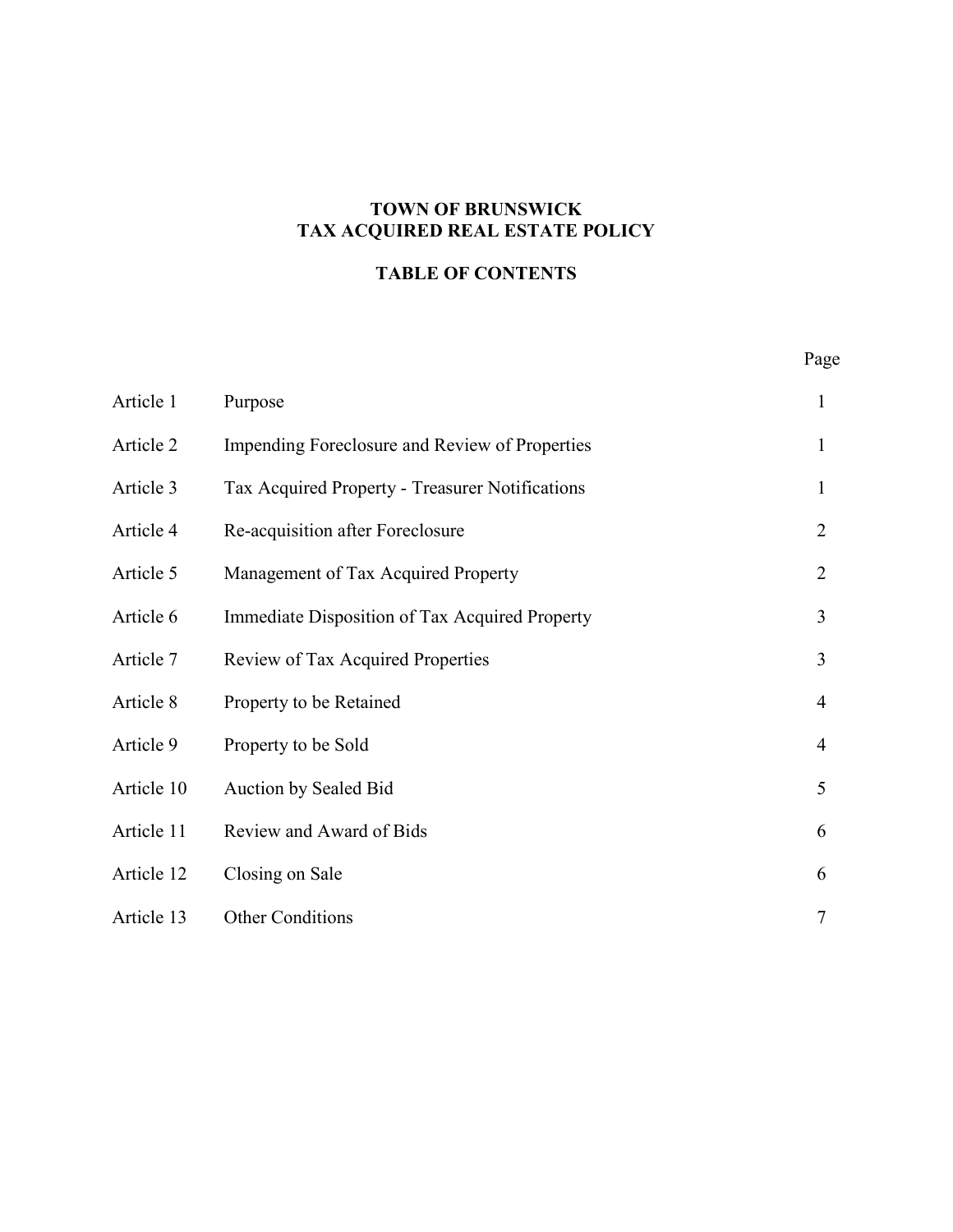### Article 1. Purpose

- 1.1 Sections of Title 36 of the Maine Revised Statutes Annotated (MRSA) govern the collection of property taxes including the tax lien mortgage process. The tax lien mortgage process allows the Town to preserve its lien interest in real properties on which taxes remain unpaid. Should taxes remain unpaid, the lien process may result in the Town acquiring those properties. The purpose of this policy is to establish procedures for the review of properties on which a lien is about to foreclose and to establish procedures for the management, administration, and disposition of real property acquired by virtue of a tax lien mortgage foreclosure.
- 1.2 The procedures outlined in MRSA Title 36 §943-C. *Sale of homesteads formerly owned by persons 65 years of age or older*, effective December, 2019, are included in this policy as applicable. The text of the law is incorporated herein as APPENDIX A.
- 1.3 With the exception of the requirements of MRSA Title 36 §943-C , the Town of Brunswick reserves the right to waive any requirements of this policy, should the Town Council in its sole judgment determine such waivers to be in the best interest of the Town of Brunswick.
- Article 2. Impending Foreclosure and Review of Properties
- 2.1 At the time of the mailing of the notice of impending foreclosure required under Title 36 MRSA section 943, the treasurer shall forward a copy of the list of properties subject to foreclosure to the town manager. The town manager, tax assessor, and codes enforcement officer are encouraged to review the list of properties subject to foreclosure to determine if it would be in the Town's best interest, as determined by the town manager, to waive foreclosure. Instances where the Town may not want to foreclose include but are not limited to:
	- a. The property is known to have or is suspected of having environmental problems.
	- b. The property may be a hazard to the public health or welfare.
	- c. There is an easement on the property that makes the property an undesirable one to own.
	- d. The property has value only to the owner(s) and would have little or no market value.
- 2.2 Should the town manager determine it to be in the Town's best interest to waive foreclosure under Title 36 MRSA section 944 (1), the town manager shall make that recommendation to the town council at its next regularly scheduled meeting or at a special meeting if the next scheduled meeting would be after the foreclosure date. Should the town council vote to waive foreclosure, it shall notify the treasurer immediately so treasurer will have the opportunity to file the waiver of foreclosure prior to the date of foreclosure.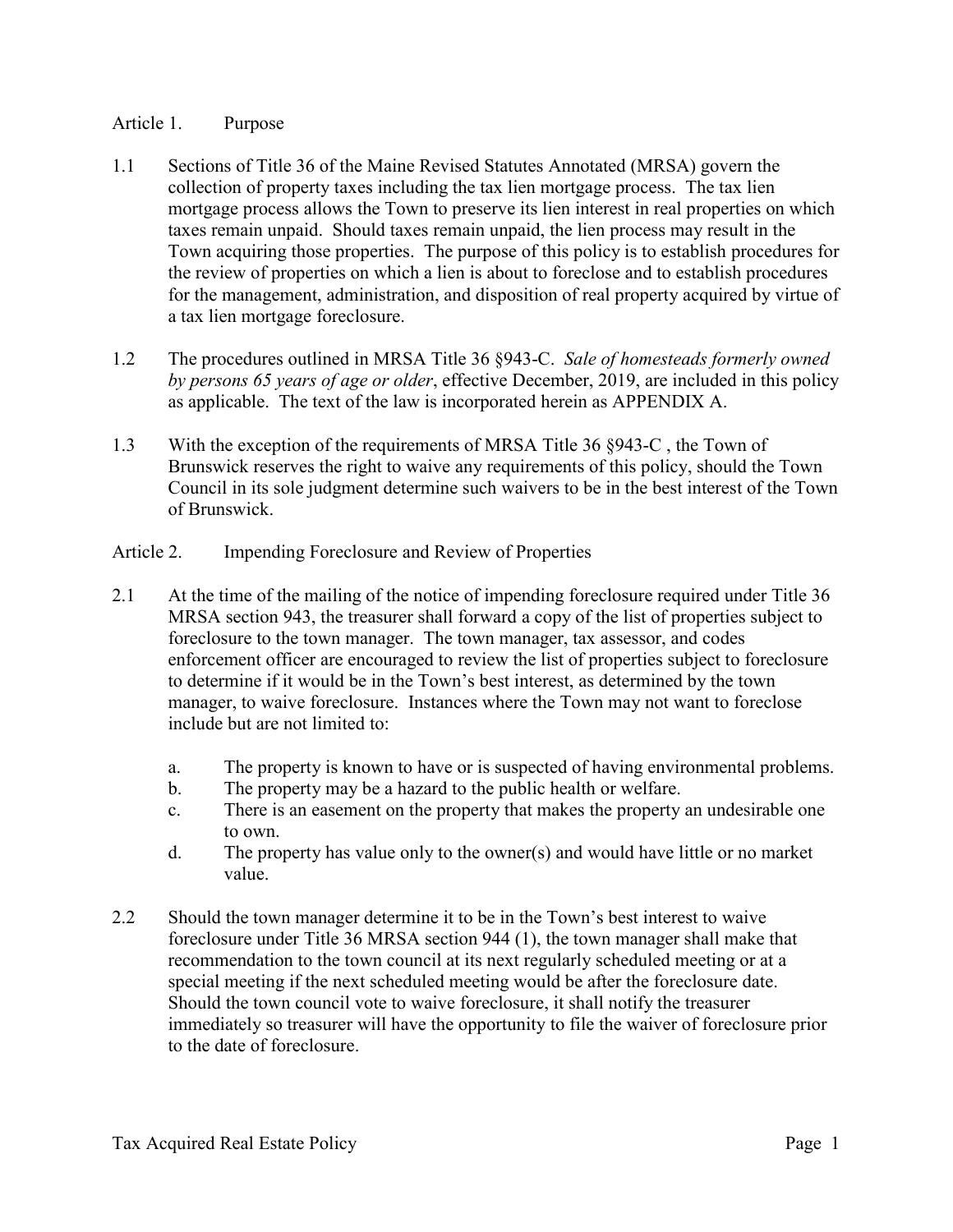- Article 3. Tax Acquired Property Treasurer Notification
- 3.1 Following the foreclosure of the tax lien mortgage, the treasurer, by certified mail returnreceipt, shall notify the last known owner of record that his or her right to redeem the property has expired. The notification shall advise the last known owner of record that the property will be disposed of in accordance with this policy, a copy of which shall be included with the notification.
- 3.2 The treasurer shall prepare a list of properties acquired and forward a copy to the town manager.
- Article 4. Re-acquisition after Foreclosure
- 4.1 Prior to the delivery of the town manager's recommendations to the town council under articles 6 and 7, any property acquired by the foreclosure of a tax lien may be re-acquired by the original property owner. The party from whom the property was acquired may reacquire the property by paying all outstanding obligations to the Town.
- 4.2 After the town council receives the town manager's recommendations, properties to be sold with or without conditions may be reacquired by the re-acquisition date established by the town council in accordance with article 9. Also in this case, the party from whom the property was acquired may re-acquire the property by paying all outstanding obligations to the Town
- 4.3 Outstanding obligations include any taxes, including estimated taxes for the current tax year if the conveyance is after April 1, interest, lien costs and any other costs relating to the property including, but not limited to legal, insurance, notice and advertising costs. The Town shall also require the payment of any other delinquent taxes or obligations due the Town. When a tax has been estimated to determine the re-acquisition price, the Town is not obligated to refund any amount later determined to be in excess of the estimate.
- 4.4 Properties the town council has decided to retain for public use or to retain on a temporary basis may not be re-acquired, unless specifically authorized by the town council.
- Article 5. Management of Tax Acquired Property
- 5.1 Responsibility for management of tax acquired properties is delegated to the town manager who, at a minimum, shall:
	- a. Determine whether the Town's best interest would be served by immediately disposing of the property in accordance with Article 5 of this policy.
	- b. Determine and obtain the level of insurance, if any, that is necessary to protect the Town's interest in the property and to protect the Town from liability.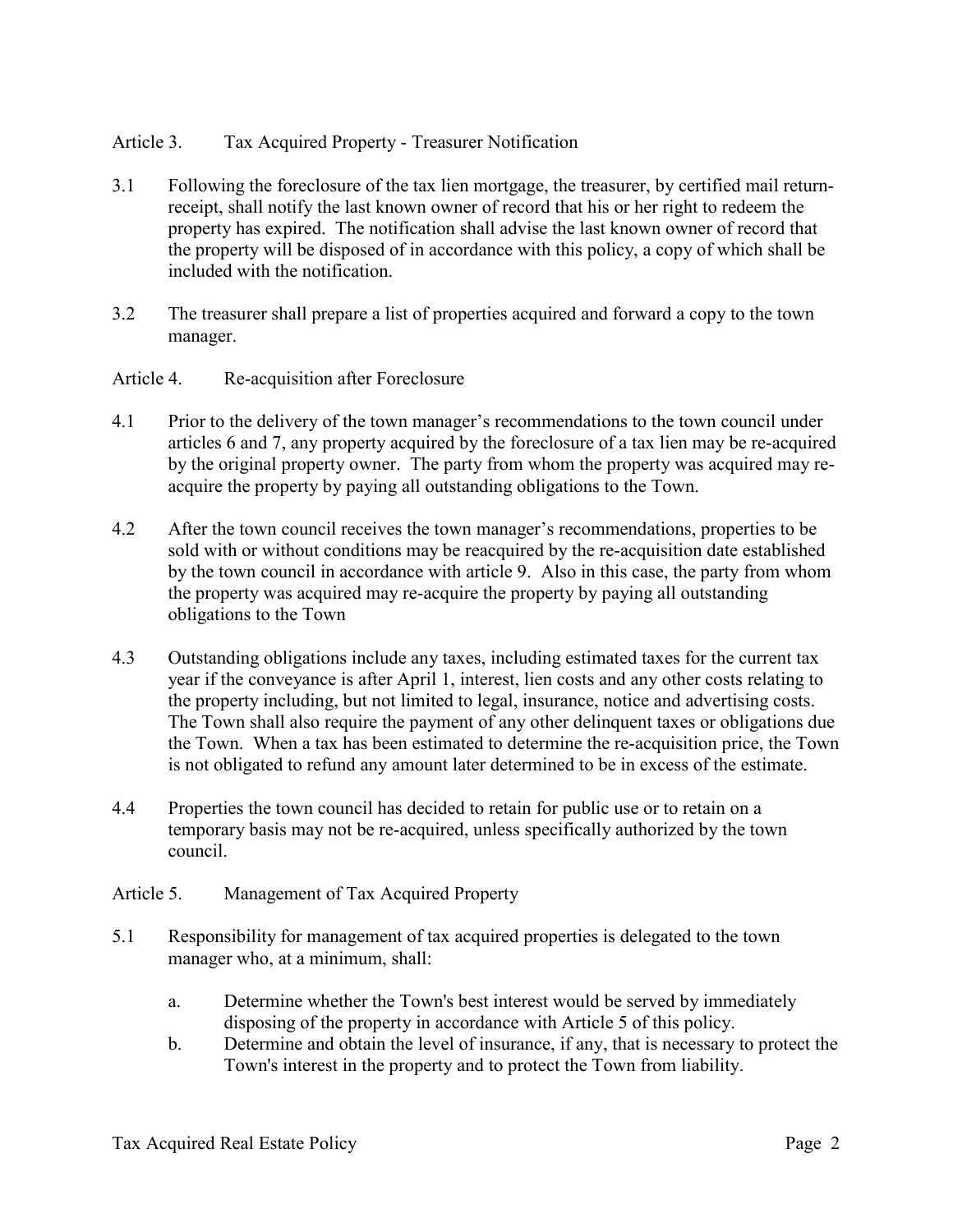- c. Determine if and when any occupants of tax acquired property should be required to vacate the property.
- d. Determine whether a rental fee should be charged to any occupants of the property. A rental fee shall not be imposed unless the Town has acquired sufficient liability insurance.
- 5.2 In the event the property is vacated for sixty (60) consecutive days, the town manager shall obtain liability coverage for the property.
- Article 6. Immediate Disposition of Tax Acquired Property
- 6.1 If the town manager determines it is in the Town's best interest to immediately dispose of the tax-acquired property, the town manager shall immediately make that recommendation to the town council. Reasons to immediately dispose of the property include but are not limited to:
	- a. Potential liability in owning the property.
	- b. Rent or maintenance obligations resulting from the ownership of the property.
	- c. The property is a potential hazard to the public health or welfare.
- 6.2 The town council shall consider the town manager's recommendation and may dispose of the property on terms it deems advisable without regard to any other provisions of this policy.
- Article 7. Review of Tax Acquired Properties and Determination of Disposition
- 7.1 The town manager shall review the properties, and may seek input from the appropriate Town boards and commissions. The tax-acquired properties shall be reviewed in accordance with the following categories and guidelines:
	- a. Retain for public use. By way of example, but not limitation, the Town may retain a property where:
		- i. the property has or will have economic, recreational or conservation value to the Town.
		- ii. the property has or will have potential for use as a public facility or an addition to public facilities.
	- b. Retain on a temporary basis. By way of example, but not limitation, the Town may retain a property on a temporary basis where:
		- i. immediate sale of the property would cause the occupants to be placed on public assistance.
		- ii. it is determined that the property has significant potential for appreciation if held thereby increasing its value to the Town in a later sale.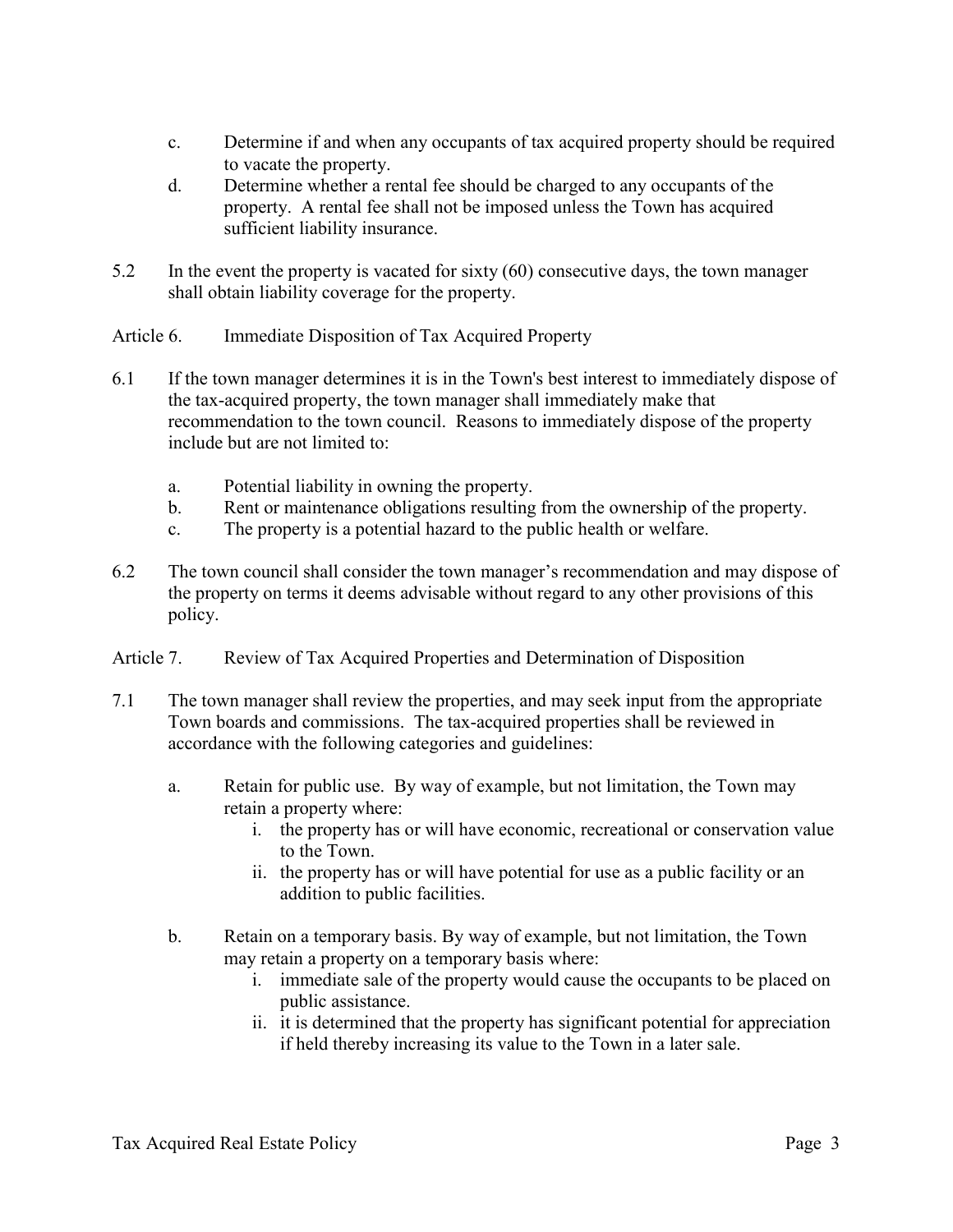- c. Sell the property with or without conditions. The Town may sell properties with any conditions it deems to be in the best interest of the Town. The Town may also determine whether it wishes to consider proposed uses in the sale of properties, and set conditions for any sale.
- 7.2 The town manager shall classify the properties in one of the categories and make a recommendation to the town council for each property.
- 7.3 The town council shall review the town manager's recommendations and make the final determination regarding disposition of each property.
- Article 8. Property to be Retained
- 8.1 If the property is retained for public use, the town council may direct the Town Attorney to pursue an action for equitable relief in accordance with the provisions of Title 36 MRSA section 946, as amended, as a means of securing clear title to the property.
- 8.2 The town council shall cause the tax-acquired property retained for public use to be managed and insured as it would any other municipal property.
- Article 9. Property to be Sold
- 9.1 At the meeting the town council makes its determination that a tax acquired property will be sold, it shall take the following action:
	- a. Establish a final re-acquisition date by which the tax acquired property may be reacquired by the original property owner pursuant to article 4. The final reacquisition date shall be no more than ninety (90 days from the date the town council makes its determination regarding the disposition of a property.
	- b. Determine the sale mechanism to be used in the sale of the tax acquired property.
		- i. Identify properties which meet the conditions specified in MRSA Title 36 §943-C, and follow the procedures required. See APPENDIX A, herein.
		- ii. For properties to be sold at auction by sealed bid in accordance with Article 10, establish a sale date. The sale date shall be at least thirty (30) days after the final re-acquisition date.
		- ii. When the town council has determined it wishes to consider a bidder's proposed use for a property in making the bid award, it shall also determine the form and content required for the submission of proposals.
		- iii. For properties to be sold by another means, determine the process to be taken and authorize the town manager accordingly.
- 9.2 The town manager shall, by certified mail return receipt, provide the party from whom the property was acquired, notice of the town council action to sell the tax acquired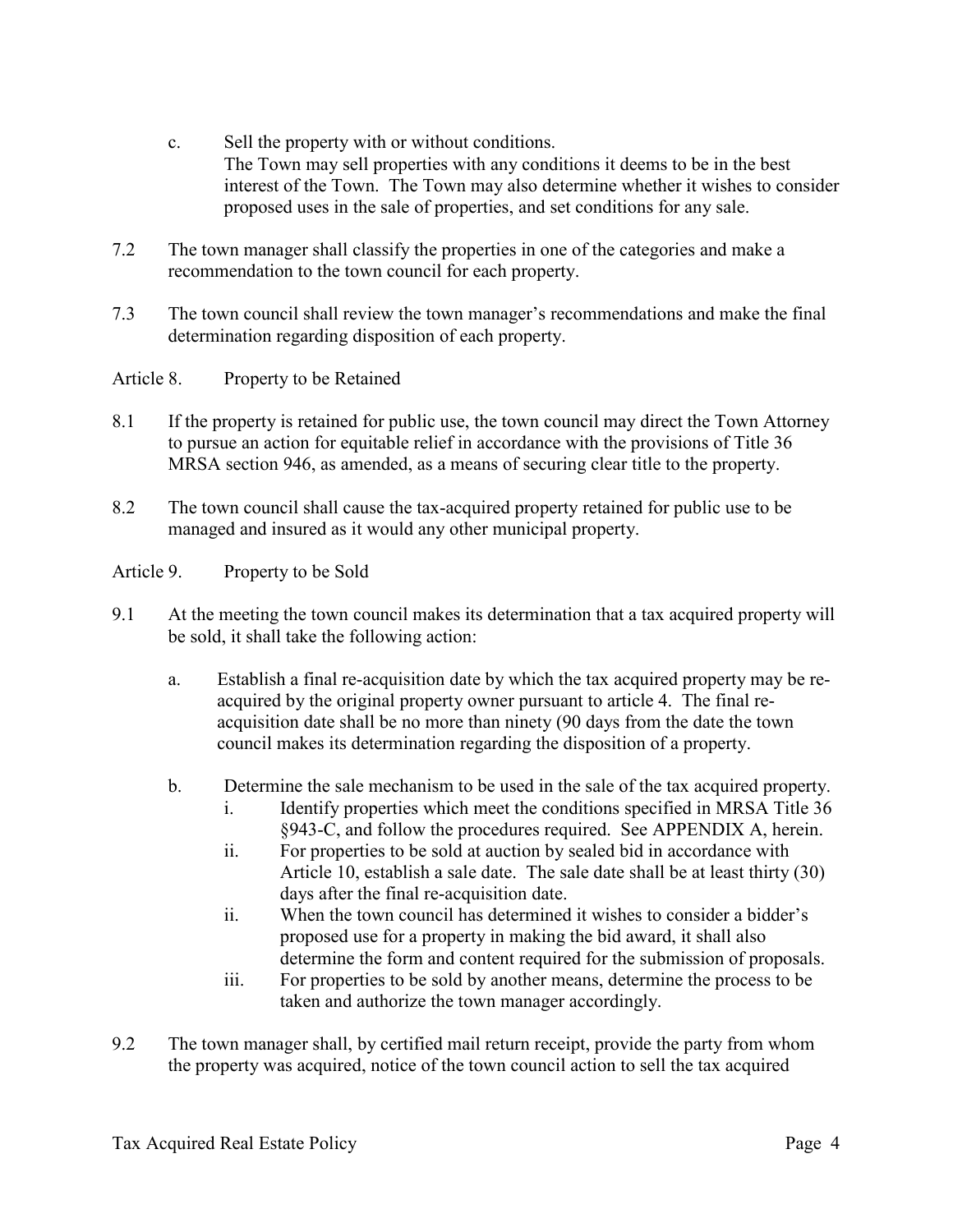property. This notice shall include the final re-acquisition date set by the council, and the total amount due to the Town with interested calculated through that date. Notice of the sale date shall be included if an auction sale date has been set. A copy of this Tax Acquired Real Estate Policy shall be enclosed.

### Article 10. Auction by Sealed Bid

- 10.1 Unless the town council stipulates otherwise, the minimum bid for any tax-acquired property shall be the total of all outstanding taxes, including estimated taxes for the current tax year if the conveyance is after April 1 and the exact amount of tax has not been determined, interest, lien costs and any other costs relating to the property including, but not limited to legal, insurance, notice, and advertising costs. The Town may refuse to award the bid to the party from whom the property was acquired unless all other obligations due from that party are also paid.
- 10.2 The town manager shall cause to be published a notice of the sale of the tax-acquired property in a local newspaper at least ten (10) days prior to the sale. The notice shall also be posted on the Town's website and in at least one other conspicuous place within the Municipal Building. The notice shall specify the time and date bids are due and the general and/or specific terms of the bid. It shall also contain the following information for each piece of property:
	- a. Brief description of the property. i.e. land, building, mobile home etc.
	- b. Location of the property.
	- c. Brief description of the conditions of the sale including whether the bidder is required to submit a proposal regarding use.
	- d. The minimum bid.
	- e. Amount required as deposit.

The notice of sale shall also contain the following statement: "The Town of Brunswick reserves the right to reject any or all bids, accept other than the highest bid and waive any of the requirements of its policy on tax acquired property should the town council, in its sole determination, judge such actions to be in the best interest of the Town of Brunswick."

- 10.3 All bids shall be on, or in, the form prescribed by the Town. At a minimum, the bid form shall contain:
	- a. Name, address, and telephone number of the bidder.
	- b. The amount of the bid in both written and numeric form.
	- c. The Map, Lot, and Location of the property being bid.
	- d. If applicable, any requirements for submission of bidders' use proposal.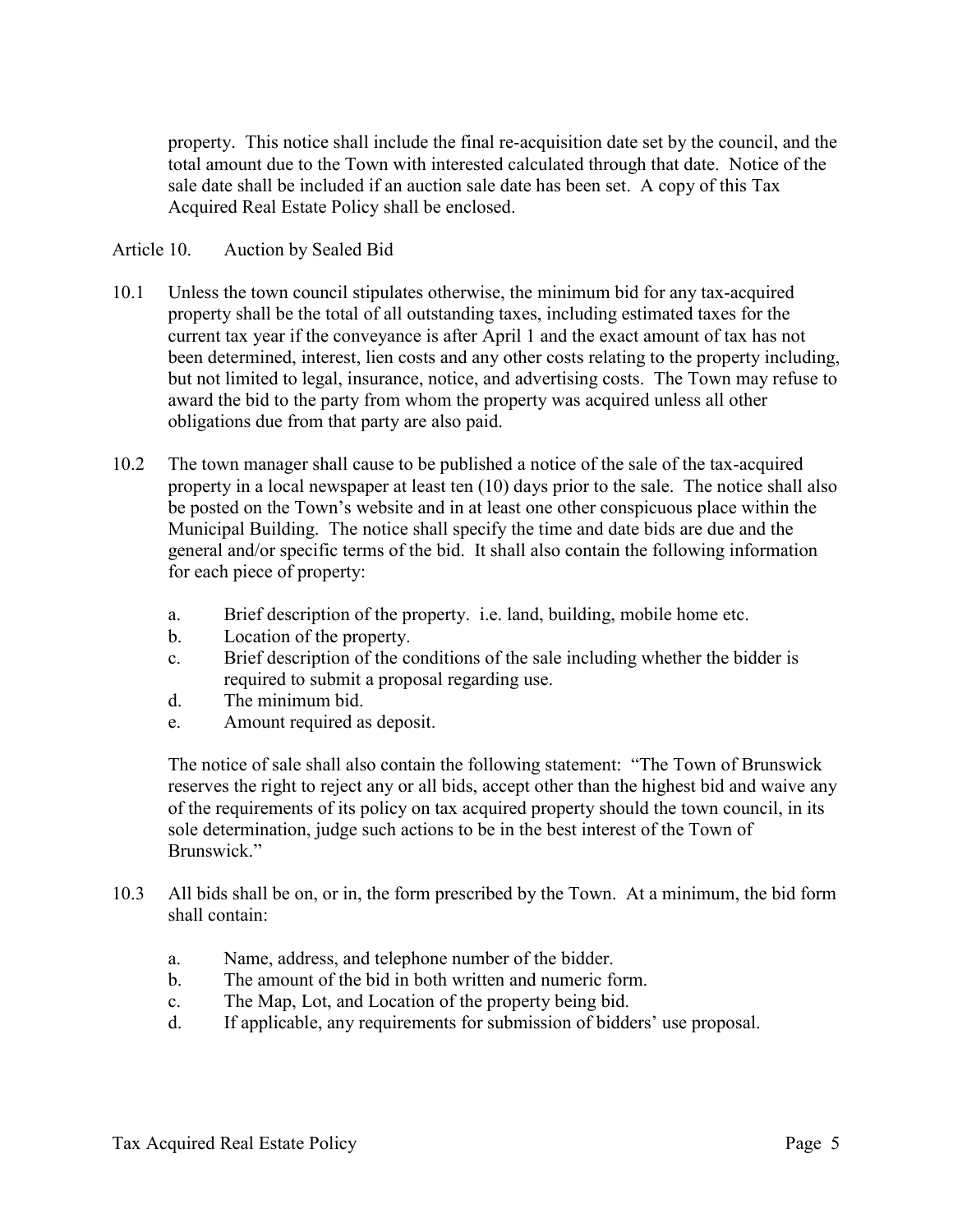- 10.4 The town manager shall, by certified mail return receipt, provide the party from whom the property was acquired a copy of the notice of the sale and bid forms. The town manager shall, by certified mail return receipt, provide a copy of the notice of the sale and bid forms to the abutters of the acquired property.
- 10.5 All interested bidders shall be provided with a copy of the notice of sale and bid forms. All bids shall be submitted on forms prescribed by the town manager in an envelope clearly marked "Tax-Acquired Property Bid" and accompanied by a cashier's or certified check equal to the minimum bid. Each property being bid shall be bid in separate envelopes so that there is one property bid per envelope. Each envelope shall also indicate the Map and Lot of the property being bid. Bids shall be publicly opened and read on the date and at the time specified.
- 10.6 The town manager is not obligated, but may provide potential bidders with the opportunity to inspect the properties being offered for sale. This may be done in the manner the town manager deems to be in the Town's best interest. The Town and its employees shall refrain from making any representations regarding property condition or title.

Article 11. Review and Award of Bids

- 11.1 The town manager shall review all bids and make recommendations to the town council. The town council shall determine which bid, if any, will be accepted. All bids shall be held until the town council makes its determination. No interest will be paid on the held bids unless the bids are held for more than seven (7) calendar days from the bid opening. If bids are held beyond seven (7) calendar days, interest will be paid on all held bids at the rate of 5% per annum. No interest will be paid on the accepted bid.
- 11.2 The Town of Brunswick reserves the right to reject any or all bids, accept other than the highest bid and waive any of the requirements of this policy should the town council, in its sole determination, judge such actions to be in the best interest of the Town of Brunswick. Instances where this right may be invoked include, but are not limited to:
	- a. The town council may wish to sell the property to an abutting property owner rather than the highest bidder.
	- b. The town council may determine it prefers a use proposed by a party other than the highest bidder.
	- c. The town council may wish, but is by no means obligated, to sell the property to the party from whom the property was acquired rather than the highest bidder.
- 11.3 Should the town council reject all bids, the property may again be offered for public sale without notification to the prior owner or abutters.

Article 12. Closing on Sale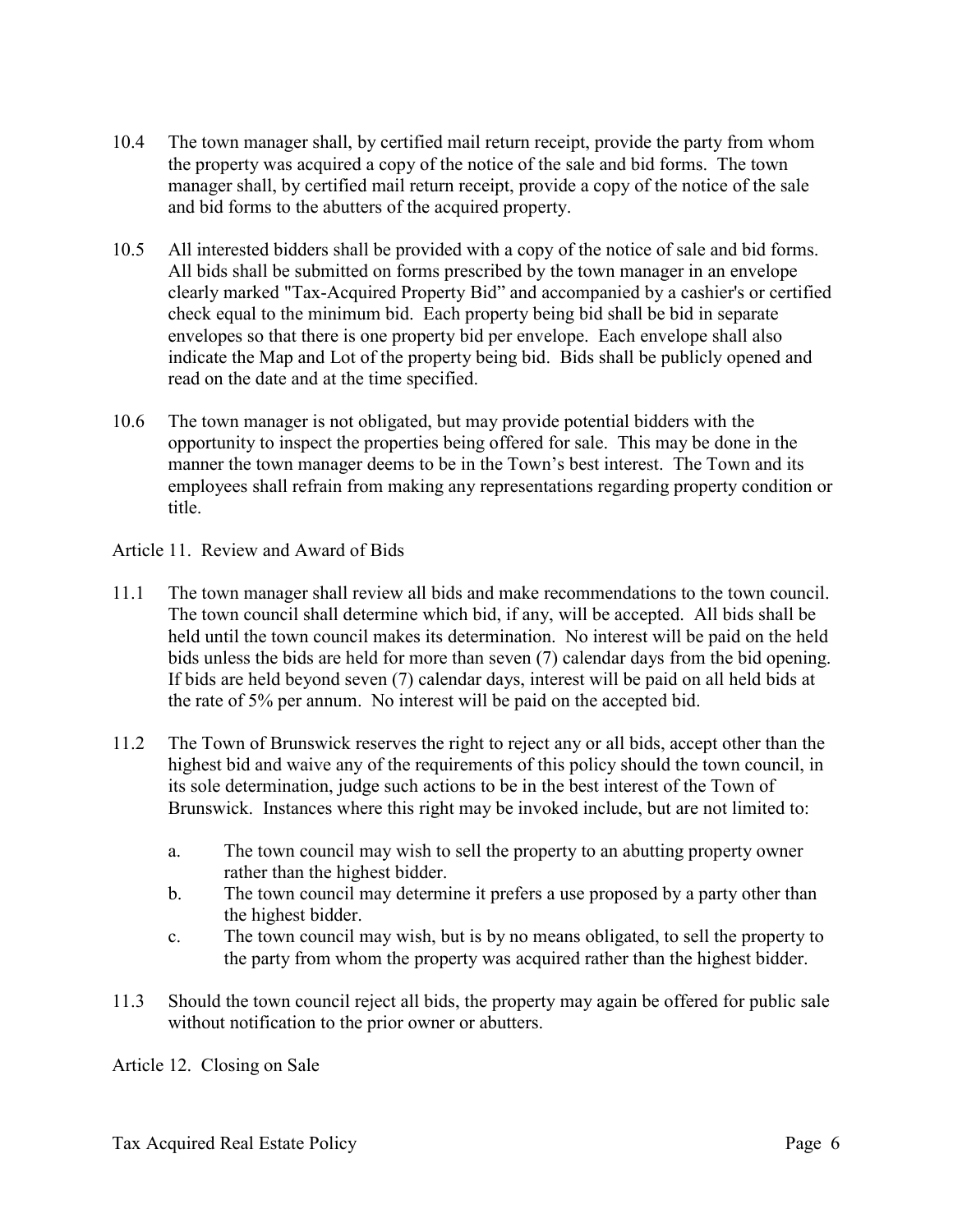- 12.1 The bid deposit of the successful bidder shall be retained as a credit towards the purchase price. All other deposits shall be returned to the bidders immediately upon notification of the successful bidder.
- 12.2 Full payment for the successful bidder is required within thirty (30) days from the date the bids are opened. Should the bidder fail to pay the full price within thirty (30) days, the Town shall retain the bid deposit and title to the property. The town council may review the bids submitted and offer the property to another bidder who shall have thirty (30) days to make payment in full or it may order that bids be solicited again.
- 12.3 Title to tax-acquired property shall be transferred only by means of a quit-claim deed. Unless otherwise advised by the Town Attorney, neither the Town and nor any of its employees shall make any representations regarding title to the property.

Article 13. Other Conditions

13.1 The Town of Brunswick shall make no warranties or representations of any kind whatsoever concerning the nature, extent, validity, value or utility of any rights to be conveyed. Properties will be conveyed "as is, where is," with no warranties, express or implied, including but not limited to, warranties of title, habitability, merchantability, or fitness for any particular purpose or use. The successful bidder shall be responsible for the removal of all occupants and contents of purchased tax-acquired property.

Proposed to Town Council - March 18, 2013

Adopted by Town Council – March 18, 2013

Amended by Town Council – August 7, 2017

Suggested amendments – June 7, 2021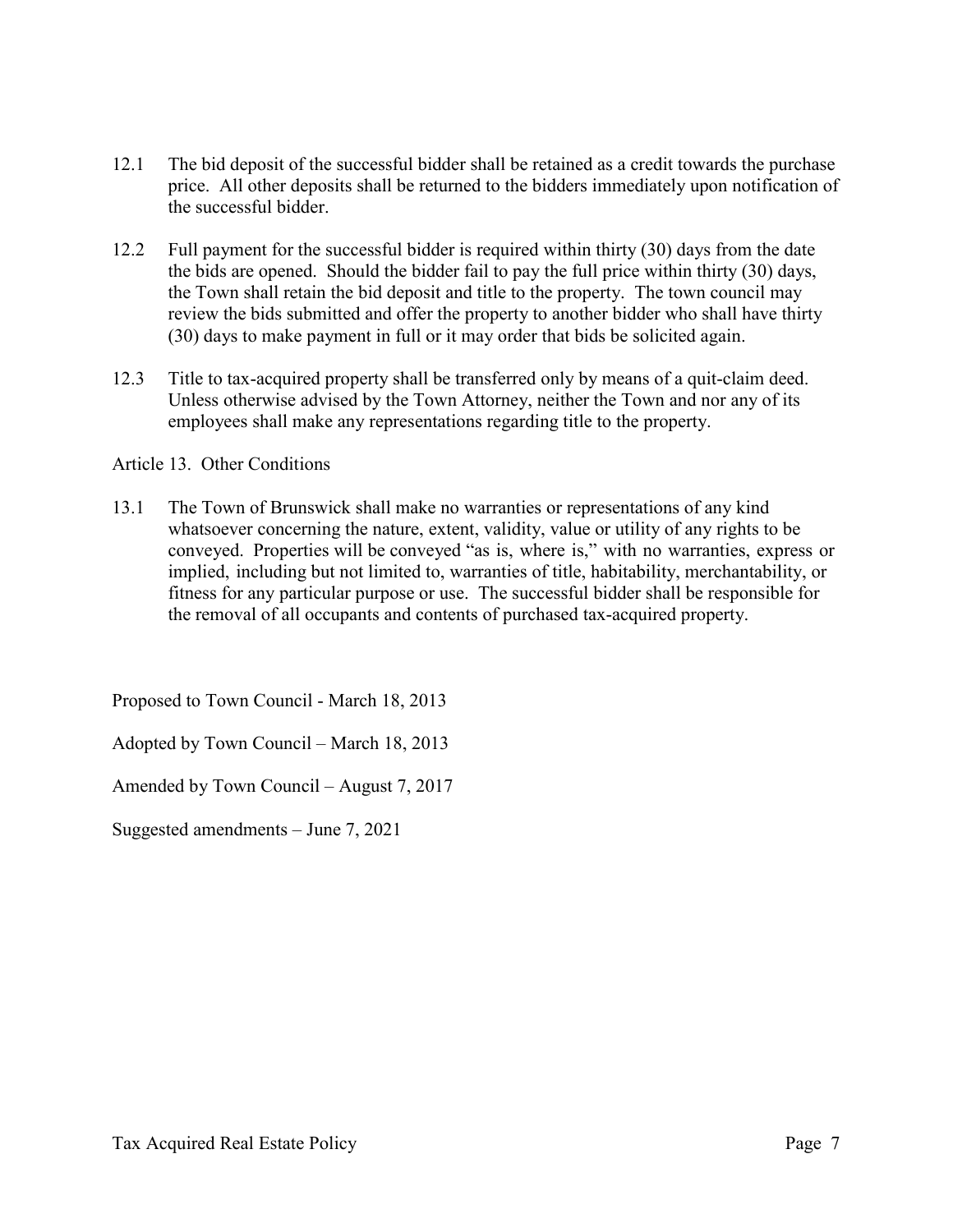## APPENDIX A MRSA Title 36 §943-C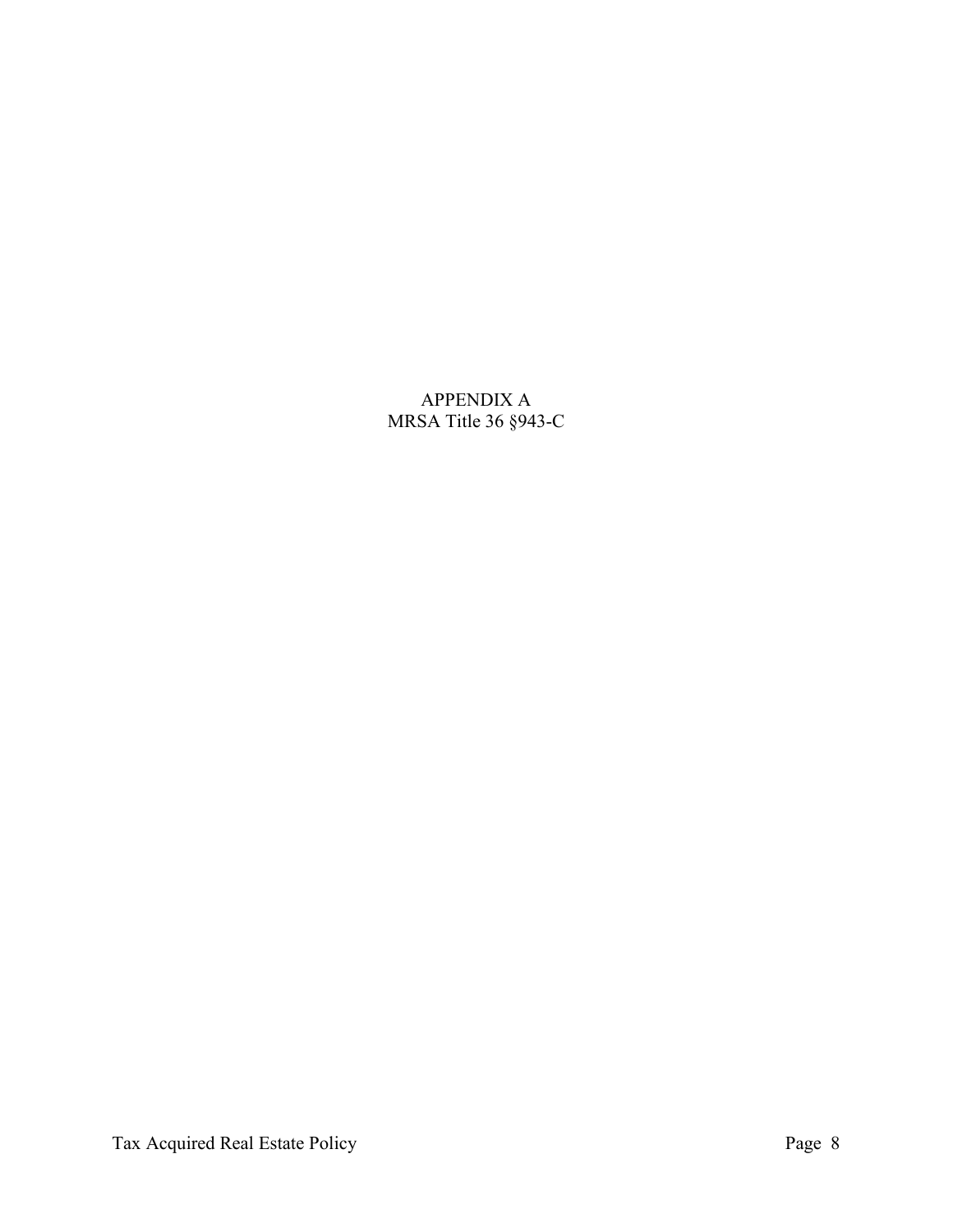#### **§943-C. Sale of homesteads formerly owned by persons 65 years of age or older**

Notwithstanding any provision of law to the contrary, after the foreclosure process under sections 942 and 943 or sections 1281 and 1282 is completed and the right of redemption has expired, if a municipality chooses to sell to someone other than the immediate former owner or owners property that immediately prior to foreclosure received a property tax exemption as a homestead under subchapter 4‑B, the municipal officers or their designee shall notify the immediate former owner or owners of the right to require the municipality to use the sale process under subsection 3 as long as the immediate former owner or owners demonstrate that the property meets the requirements of subsection 1. The notice must be sent by first-class mail to the last known address of the immediate former owner or owners. If the municipality agrees to sell the property back to the immediate former owner or owners, the alternative sale process under this section does not apply. If the sale to the immediate former owner or owners is not completed, the requirements of this section are reinstated. [PL 2019, c. 401, Pt. A, §10 (AMD).]

**1. Subject property.** Property is subject to the requirements of this section if:

A. Immediately prior to foreclosure the property was owned by at least one person who, on the date the tax lien certificate was recorded, was 65 years of age or older and occupied the property as a homestead as defined in section 681, subsection 2; and [PL 2017, c. 478, §3 (NEW).]

B. The former owner or owners of the property demonstrate to the municipal officers or their designee that:

(1) The income, as defined in section 5219‑KK, subsection 1, paragraph D, of the former owner or owners of the property was less than \$40,000, after medical expenses have been deducted, for the calendar year immediately preceding the calendar year in which the right of redemption expired; and

(2) The value of liquid assets of the former owner or owners of the property is less than \$50,000 in the case of a single individual or \$75,000 in the case of 2 or more individuals. For the purposes of this paragraph, "liquid assets" means something of value available to an individual that can be converted to cash in 3 months or less and includes bank accounts, certificates of deposit, money market or mutual funds, life insurance policies, stocks and bonds, lump-sum payments and inheritances and funds from a home equity conversion mortgage that are in the individual's possession whether they are in cash or have been converted to another form.

The former owner or owners must provide documentation verifying the former owner's or owners' income and liquid assets. [PL 2017, c. 478, §3 (NEW).]

All applications or information submitted in support of an application under this subsection, files and communications relating to the application and the determination on the application are confidential records. Hearings and proceedings held pursuant to this subsection must be held in executive session. [PL 2017, c. 478, §3 (NEW).]

**2. Notification; appeal.** At least 90 days prior to listing property described in subsection 1 for sale, the municipal officers or their designee shall notify the former owner or owners, by first-class mail, of the former owner's or owners' right to require the sale process described in subsection 3. The municipal officers or their designee shall include with the notice an application form with instructions concerning application procedures and submission of information necessary for the municipality to determine whether the former owner or owners meet the conditions required under subsection 1. The former owner or owners must be allowed at least 30 days from the date the notice is mailed to submit the required application form and information. The municipal officers or their designee, within 30 days after receiving the required form and information, shall notify the former owner or owners whether the former owner or owners have been determined to be eligible for the sale process described in subsection 3 and inform the former owner or owners of the right to appeal pursuant to the Maine Rules of Civil